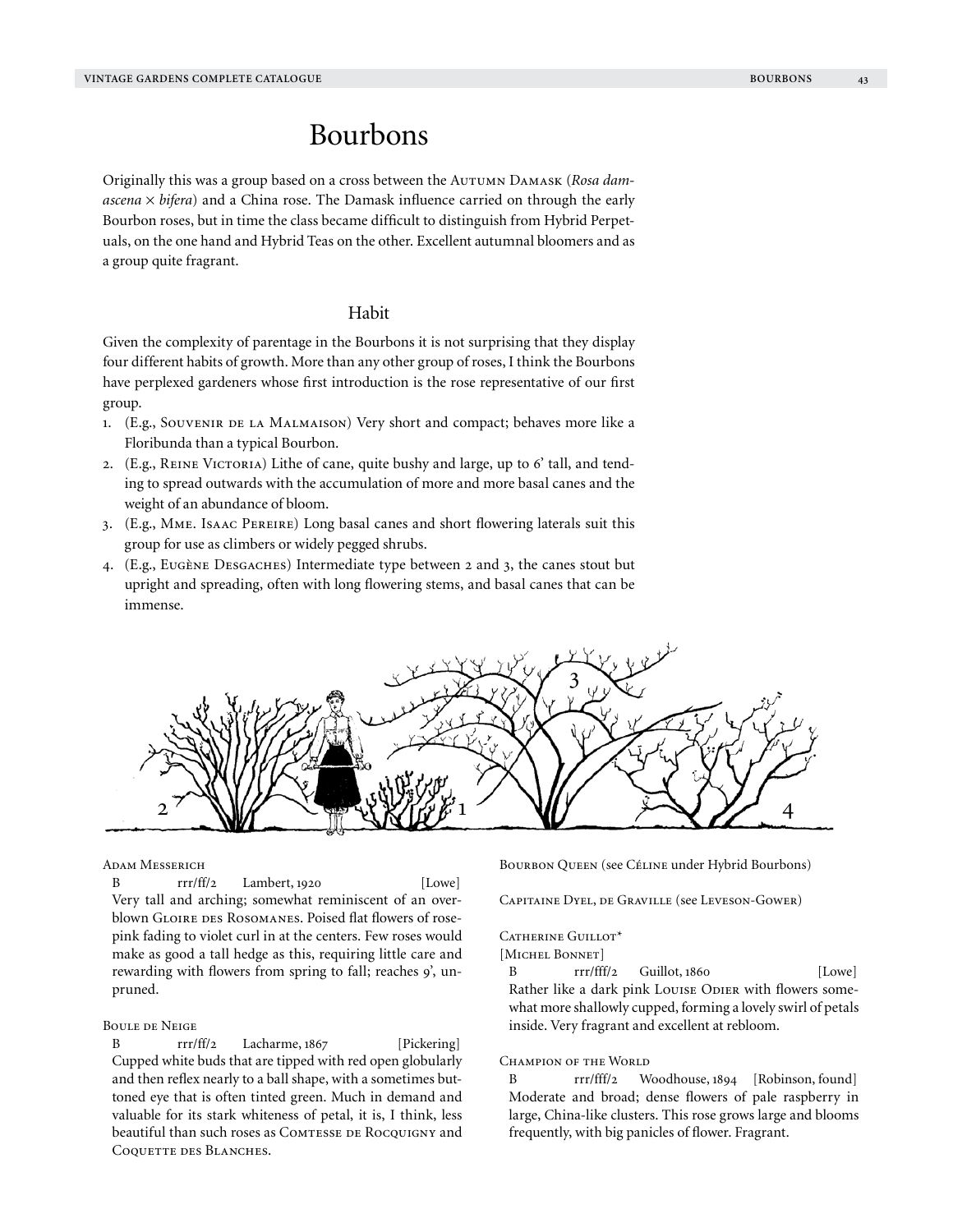## "Cinderella"\*

B rrr/fff/2 unknown, unknown [Ashdown] We are curious just where this rose was first distributed in the US, as it is now grown and sold by several nurseries as a Noisette introduced in the 1850s by an American. These are exciting reasons to grow a rose; however, the identity is incorrect. The original Noisette of this name was pink, not white. The rose that is grown under this name is a lovely white Bourbon, and as with so many white Bourbons is partly Noisette in its parentage. Mid-sized flowers are full, fragrant and bright white, just touched with pink. This is similar to Mlle. Blanche Lafitte.

## Comice de Tarn-et-Garonne\*

B rrr/fff/2 Pradel, 1887 [SJRG/Lowe] We have grown this for several years, but only recently did I see a really exceptional plant growing in Brenda Freeman's garden in Southern California. The very large, full and complex blossoms are quite spectacular; a blend of rose pink, mauve, lavender pink and carmine, making for a grand blend of old rose colors.

#### Commandant Beaurepaire

[see also PANACHÉE D'ANGERS under Hybrid Perpetuals]

B rr/f/2 Moreau et Robert, 1874 [Hortico] The most complex striping I have ever seen in a rose; mauve and cherry-crimson stripes on a pink and white ground, varying from light to dark in shading. Unusually pale, limegreen foliage can appear chlorotic from a distance, but is a perfect foil to the flowers. We continue to list this here with others of its type, but see the HP PANACHÉE D'ANGERS for more on this rose.

### Comtesse de Barbantane\*

B rrr/fff/4 Guillot père & Clément, 1858 [Guillot] Large flowers of ivory blush shaded deeper, very fragrant. This rose is of the Noisette-Bourbon sort, like ComTESSE DE Rocquigny, and one of the more dramatic in this group.

Comtesse de Rocquigny—*Missing from our collection.*

#### COQUETTE DES BLANCHES

B rrr/fff/2 Lacharme, 1871 [Lowe; Bell i.d.] One of a group of exquisite late 19th century hybrids put by William. Paul with Hybrid Noisettes. Round white buds open flat with centers tightly pinched around a pale green post of stamens. Similar to, but distinct from MLLE. BLANCHE LAFITTE.

## "Deuil de Dr. Reynaud"

B rrr/ffff/3 Pradel, 1862 [Pickering] A full, fragrant, rose-colored Bourbon with crimson overlay, of beautiful, globular form, vigorous and floriferous. This does not match early descriptions of the rose by this name, and appears to be identical with the Bourbon rose labeled PHILÉMON COCHET (Cochet-Cochet, 1895) at the Roseraie de l'Haÿ.

#### Dr. Brière

B rrr/fff/4 Vigneron, 1860 [Lowe] Rose-red to dusky mauve at the edges; full flowers beautifully cupped, displaying yellow stamens. Deliciously scented.

#### Duc de Crillon

B rrr/fff/3 Moreau-Robert, 1860[Hahn/Lanphere] Bright cherry-rose flowers fading to bright pink, salmon tinted on opening with a halo of magenta, which changes to dusky mauve. Flowers are very flat and quartered, in the style of the HP "GLENDORA."

"Edith de Murat" see Mme. Cornélissen

## Elyse Flory

[Elise Fleury]

B rrr/fff/3 Guillot père, 1852 [Lowe] Large, delicately nuanced pink blooms of pale strawberry swirled with lilac pink, very full and fragrant. Originally introduced as a China, this is in the style of Sophie's Perpetual.

EMOTION—*Missing from our collection*.

#### EUGÈNE DESGACHES

[DESGACHES]

B rrr/fff/4 Desgaches, 1840 [Pickering] Rose-red with a salmon glow, large flowers with recurving outer petals. Very floriferous and a handsome, colorful shrub. Numerous roses were introduced in various classes with the surname of the hybridizer, Desgaches, bearing the first names of presumed family members. The rose we grow is identical with one portrayed in *Choix des Plus Belles Roses au Debut du Vingtiême Siècle,* and despite its appellation there — Tea — it is definitely a Bourbon.

## GEORGES DE CADOUDAL

[Georges de Cadonel, Georges de Cadoudel]

B rrr/fff/3 Schwartz, 1904 [ARE; Barnwell] Arching canes with short-stemmed flowers cupped and crammed with petals, light pink, and very fragrant. The only critical source we can find for this variety, August Jager's *Rosenlexikon*, 1970, spells it GEORGES DE CADOUDAL. This appears to be a Bourbon-Tea or Bourbon-Noisette hybrid.

GIULETTA-Missing from our collection.

#### Gloire des Rosomanes

### [RAGGED ROBIN]

B (Ch) rrr/ff/3 Vibert, 1825 [Robinson found] A rose that might well have been listed previously in the China class. It contributed its genes to many Bourbons and is Bourbon by parentage, yet its growth habit and clusters of cherry red flowers with white markings have a strong China character. Even 19th century authors and nurserymen disagreed on where to place this unique and influential rose.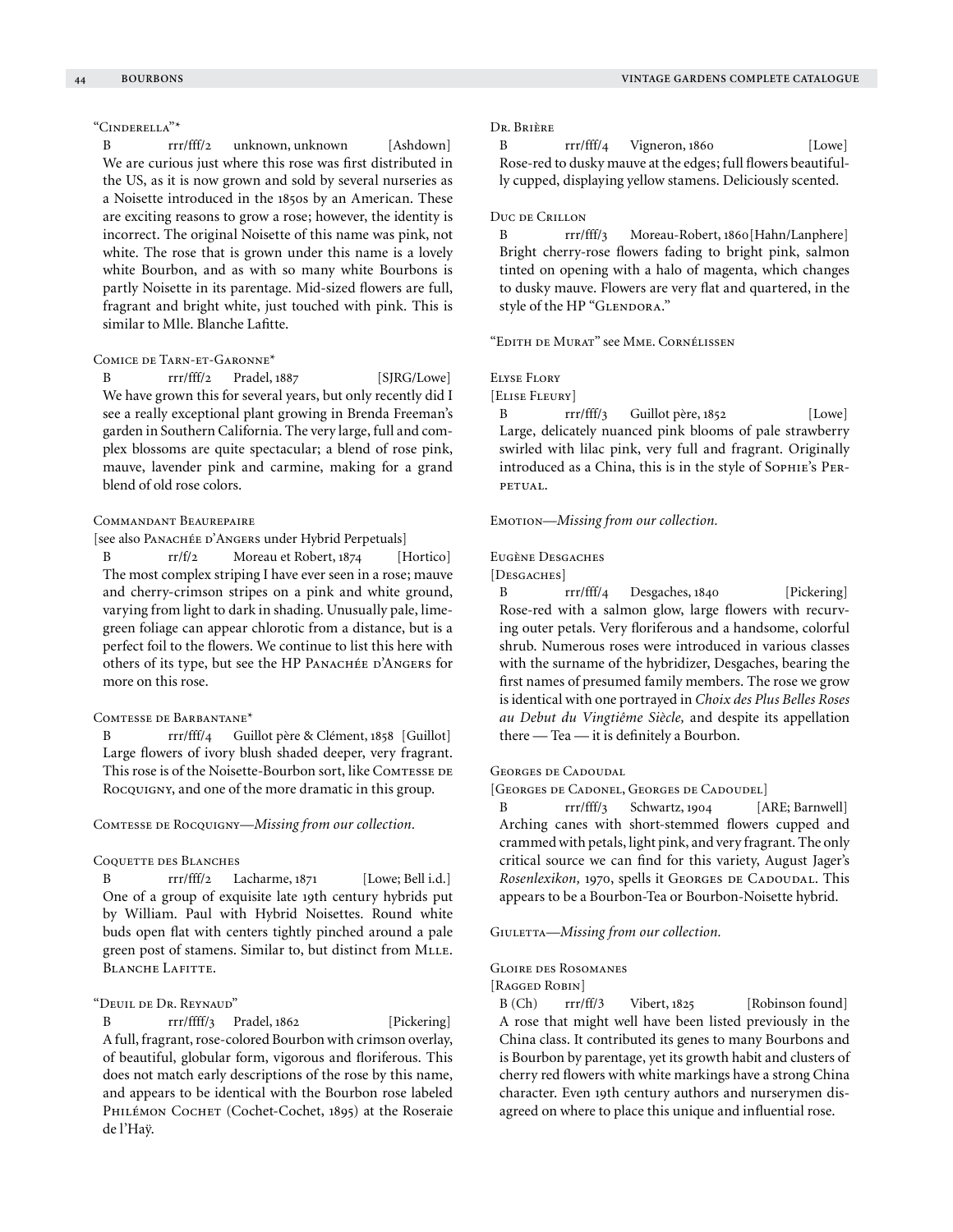#### "Gourdault"

B rrr/fff/4 unknown, found [Pickering] A tall, arching, very floriferous shrub with attractive foliage. An abundance of small, cupped purplish rose to clear pink flowers with charmingly recurved petals. The correct rose of this name should be purple.

## Griseldis\*

B (HCan) rr/ff/3 Geschwind, 1895 [Schultheis] Broad, flat, waterlily-flowers of bright rose pink tinted warmer, fading with a lilac tone. This hybrid involving *Rosa canina* and a Bourbon and Tea rose, is rather unique and hard to classify, but we find the Bourbon character is well impressed on it, and for this reason include it here.

## Gruss an Teplitz

B rrrr/fff/2 Geschwind, 1897 [Robinson, collected] With breeding out of FELLEMBERG, PAPA GONTIER, and GLOIRE DES ROSOMANES, this light crimson rose with white petal bases combines their best qualities of coloring, scent, poise, and stature. Of compact habit and excellent remontancy, it is ideal for the smaller garden, where it will shine.

## Hermosa (see Chinas)

## Honorine de Brabant

B rrr/fff/2 unknown, unknown [unknown] A rose unique for its subtle crimson spotting and pale pink striping and splashing, admirable for the grace of its arching flower-studded habit and thornless stems.

## Jacques Amiot (see Noisettes)

### Kathleen Harrop

B rrr/ff/3 Dickson, 1919 [unknown] This soft pink sport of the famed Bourbon ZÉPHIRINE Drouhin is to my taste more subtle and more beautiful than her brightly colored parent. Also thornless, with a light but refined scent. Lighter caned than others of its habit.

#### Kronprincessin Viktoria von Preussen

B rrr/fff/1 Volvert/Späth, 1887 [Lykke] White sport of SOUVENIR DE LA MALMAISON, a lemony white with fewer petals than Malmaison. Compact and rarely out of bloom except in extreme heat.

## LE GRAND CAPITAINE

["Mrs. Keays' 'Grand Capitaine,'"

"Eugène de Beauharnais"]

B rrr/f/1 unknown, found [Robinson collected] From fat pink buds open deep crimson flowers flushing purple, sometimes finishing a smoky black overall; very full and quartered, thoroughly imbricated. Sold and portrayed elsewhere as a lost China, Eugène de Beauharnais, which it is not.

#### Leveson-Gower

[Malmaison Rose]

B rrr/fff/1 Beluze, 1846 [Manners] Dusky rose flowers of good size, opening flat with a large buttoned center, petals silky and alluring, with much of the same beautiful character as SOUVENIR DE LA MALMAISON. This is not directly related to that rose, so far as records indicate.

## Louise d'Arzens

B rrr/fff/2 Lacharme, 1861 [SJHRG] A rose that treads the line between Bourbon and Tea-Noisette, but which belongs with the Bourbons just like others of its kind such as COMTESSE DE ROCQUIGNY. Modest flowers are very double and beautifully packed with petals, ivory white with a creamy white center.

#### Louise Odier

B rrr/fff/2 Margottin, 1851 [Pickering] China-pink flowers of formal perfection, domed, quartered and very delicate. Justly favored by rose lovers everywhere.

## "Maggie"

["Mme. Eugène E. Marlitt"]

B rrr/ffff/4 unknown, found [ARE] A wonderful Bourbon of rich madder rose coloring; large, very full flowers; and spicy fragrance. In New Orleans we found this growing everywhere. It thrives and survives in gardens and waysides from Finland to India.

#### Martha

[sport of Zéphirine Drouhin]

B rrr/ff/3 Knudsen/Zeiner-Lassen

& Dithmer, 1912 [SJHRG] A soft salmon-pink sport of ZépHIRINE DROUHIN, a shade deeper in color than KATHLEEN HARROP, with flowers that are tighter, more neatly formed and smaller than her sisters'.

#### Meteor—*Missing from our collection.*

## Mistress Bosanquet

B rrrr/f/1 Laffay, 1832 [Robinson, found] Compact and supremely beautiful, a ghostly slate pink, fragile of form. This compactly growing Bourbon might be taken for a Tea rose but for its greyish bloomy foliage and upright flowers.

## MLLE. BLANCHE LAFITTE

["Annie Vibert," "L'Abundance"]

B rrr/fff/2 Pradel, 1851 [unknown] Like a larger-flowered BLUSH NOISETTE of delicate cream pink, MLLE. BLANCHE LAFITTE belongs to a group that Ellwanger called the Hybrid Noisettes, which shared some of the character of Bourbons. Two other varieties are indistinguishable from this, L'ABUNDANCE and ANNIE VIBERT. All are vase-shaped to about 5' and bear clusters of globular blooms in abundance all year.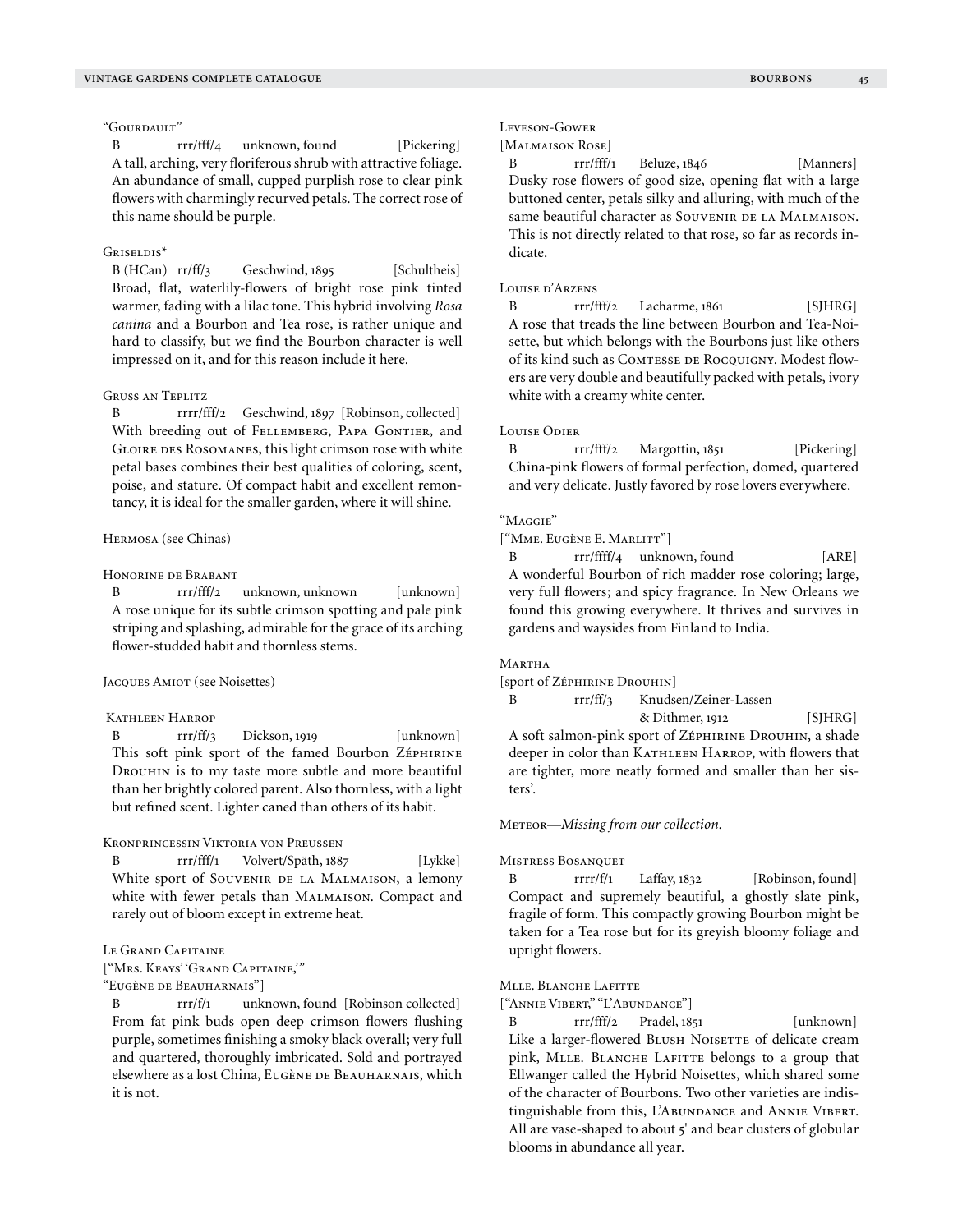# Mlle. Madeleine de Vauzelles\*

B rrr/fff/1 Vigneron, 1881 [Guillot] Like a massive pearl in bud, ivory brushed with pink on the guard petals, this Bourbon is breathtaking and very fragrant. Flowers open cupped, full of petals and quartered while retaining a globular form.

## Mlle. Marie Drivon

B rrr/fff/3 Veuve Schwartz, 1887 [SJHRG] A seedling of the famous APOLLINE, with a similar look; long-budded, full flowers which open very packed with petals, soft pink tinted peach with a sweet fragrance. Blooms come in clusters with a Damask arrangement of buds.

## Mme. Alfred de Rougemont\*

 $B(N)$  rrr/ff/1 Lacharme, 1862 [Guillot] One of a long series of Bourbon roses closely allied to the Noisettes that were bred from the same cross (MLLE. BLANCHE LAFITTE  $\times$  Sappho). These include roses like BOULE DE NEIGE and PERLE DES BLANCHES. So far this has been the most compact in growth. Rather small, very full globular rosettes of a very pure white that develops pink on the edges and outer petals.

## Mme. Charles Baltet

B rrr/fff/4 E. Verdier, 1865 [Lykke] Clear rose pink flowers of perfect form, reminiscent of Louise Odier, neater and crisper, with imbricated petals. Of middle height, upright and spreading. This is an extraordinary Bourbon, tailored to the small garden; repeating all summer, and scented!

## Mme. Cornélissen

[sport of Souvenir de la Malmaison, "Edith de Murat"]

B rrr/fff/1 Cornélissen, 1865 [Huntington; Worl] We have offered this as "EDITH DE MURAT" for several years, knowing that it was closely related to SOUVENIR DE LA MALmaison. It is indeed this sport of that rose, with tight flowers of scooped overlapping petals, glistening white, open with high centers, revealing a button eye, tinted with cream in the center and with pink on the outer petals.

## Mme. d'Enfert

B rrr/ffff/3 Veuve Vilin & fils, 1904 [SJHRG] A seedling of MME. ERNST CALVAT with the fragrance and generosity of its parent; flowers are large, globular, with rolled petal edges, lilac-blush to white tinted with rosy lilac on the edges, almost in a picotee fashion. Superb fragrance.

## Mme. Doré

B rrr/fff/1 unknown, unknown [Pickering/Lowe] This is a rare winner; a Bourbon in the MALMAISON style, compact, with La France-pink flowers that glow with light and are scented of fruit and ginger.

## Mme. Ernest Calvat

B rrr/ffff/3 Veuve Schwartz, 1888 [unknown] A sport of Mme. Isaac Pereire, lovely, with large, shapely lavender flowers of great fragrance. We were delighted to have our skepticism of the sport origin of this rose proven wrong by a reader of *Rosa Mundi,* Jean Veith, who found this rose sporting back to Mme. Isaac Pereire.

#### MME. FRANÇOIS PITTET\*

B (BN) rrr/fff/2 Lacharme, 1877 [Guillot] Small flowers, very double, of cleanest white, the petals rounded, recurving, make for a charming rose. A seedling of Mlle. Blanche Lafitte, and considered in its time a miniature-flowered version of this white Bourbon type.

## Mme. Isaac Pereire

B rrr/ffff/3 Garçon, 1881 [Robinson, collected] This is perhaps the most extraordinary of the Bourbons. Large, intensely colored claret-pink, amaranth, and magenta flowers of surpassing fragrance, anywhere, anytime!

Mme. Jeanine Joubert—*Missing from our collection.*

#### "Mme. La Général Paul de Benoist"

Another rose of mistaken identity received from Europe by the San Jose Heritage Rose Garden. This rose turns out to be identical to the mystery rose we know as "WELLER BOUR-BON" from the collections of Joyce Demits and Virginia Hopper. Though the European form sheds no light on the correct identity, at least it confirms this was a rose grown in notable gardens. It does not conform to early descriptions of the rose of this name which indicate a salmon-gold Tea Noisette climber.

## Mme. Pierre Oger

B rrr/ff/3 Oger, 1878 [Hahn] A sport of REINE VICTORIA and extremely popular. One of the Shell roses, with very cupped, smallish flowers of ivory usually distinctly edged cerise pink, everblooming. A new, clean, virus-free clone has been made available by our dear friend Siegfried Hahn.

#### Monsieur Cordeau

B rrr/fff/4 Moreau et Robert, 1892 [Lykke] A rose of rare coloring, bright carmine-scarlet overlaid with maroon and violet; very fragrant and long blooming. Handsome dark foliage.

#### Mrs. Paul

B rrr/fff/4 Paul, 1891 [Lykke] Tightly packed satiny petals of light clear pink brushed deep red in the bud. Opens silky and shimmering pink. Damask scent. A stout, upright grower of modest size whose flowers last well, and repeat regularly through the summer and fall. Among the most beautiful of Bourbons to grow.

"Omar Pacha"

[OMER-PACHA]

B rr/fff/3 unknown, 19th c.? [Lowe] An immense, double-cupped flower of delicate pink backed deeper pink, blooming in small clusters, and showing a bunch of soft yellow stamens, with a complex fragrance, not entirely old rose. This does not fit the descriptions of the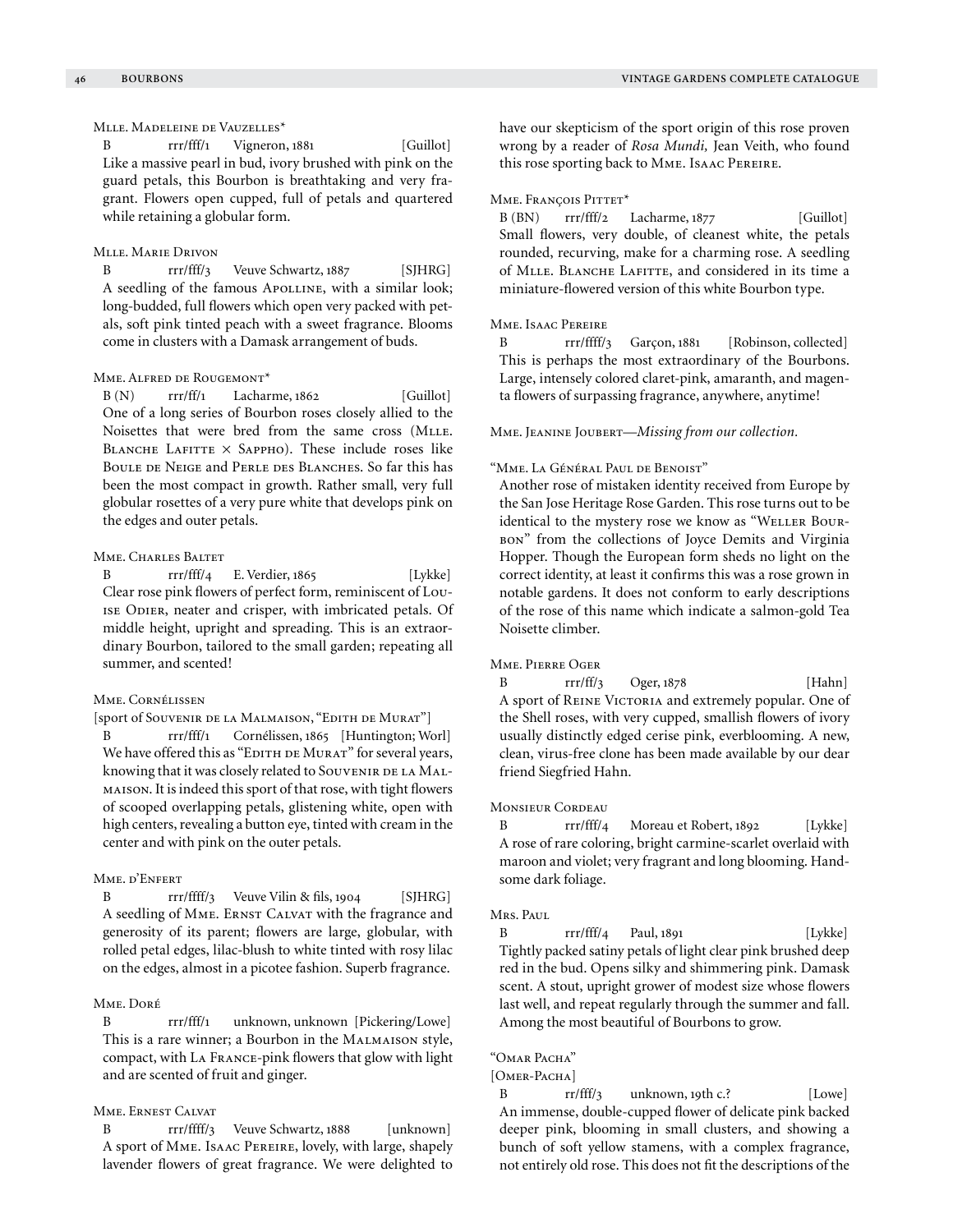original Pradel introduction OMER-PACHA, which indicate a purple rose.

## Pavillon de Prègny\*

B (TN) rrr/fff/2 Guillot père, 1863 [Guillot] This is very similar to the rose we originally received from the San Jose Heritage Rose Garden, though not quite identical, and it fits the descriptions of the rose introduced by Guillot. Globular flowers of purple-pink with whitewashed reverses are fragrant, modest in size and come in clusters. This is very much in the style of the white Bourbon-Noisettes like BOULE DE NEIGE, which understandably straddle the classes Bourbon and Noisette.

## PERLE DES BLANCHES—*Missing from our collection*.

#### "Pierre de St. Cyr"

B rrr/fff/3 unknown, unknown [Pickering] Blush shading rose-pink on the edges, a bit like OLD BLUSH, with poised clusters of flowers. Short and compact; it has a fruity China rose scent. Delightful. We believe this rose is incorrectly identified, hence the mystery rose appellation.

## Proserpine—*Missing from our collection.*

"Purple Boursault from Rockville" (see Sophie's Perpetual)

#### Queen of Bedders

B rrr/fff/1 Standish & Noble, 1877 [Beales] Very round buds of deep rose-crimson open to informal blooms of wavy, folded petals which make a handsome pinwheel effect, deep rose red tinted carmine. Flowers are fragrant and appear steadily through the year in the manner of Malmaison's.

## Reine Victoria

B rrr/ff/2 Schwartz, 1872 [Pickering] Deep pink globular flowers produced ceaselessly from May to January. Another of the Shell roses, noted for the sculpted quality of their blooms. Very green wood, short on prickles, with light green foliage in abundance.

#### Reveil\*

B rrr/fff/2 Guillot père, 1852 [Guillot] We have concerns with the naming of this rose that should be more cerise, or cherry red than the variety we have obtained under this name. Nonetheless it is a stunning Bourbon rose with medium-sized blooms, very full of petals, rich rose pink tinted cerise within. We will continue to study this.

Robusta—*Missing from our collection.*

"Romaggi Plot Bourbon"

["Angels' Camp Bourbon"]

B rrr/fff/1 unknown, found [Wilkinson/HRG] A stunning mystery rose; small Tea rose sized flowers of soft pink clouded with pale amber. The color is difficult to comprehend, and therein lies its attraction. It is a great bloomer with a delicate, deep fragrance. Compact and light of cane.

## Rose Edouard

B rrr/fff/1 Perichon/Neumann, 1821 [Beales] Small, cupped flowers of bright rose pink, often rather perfectly formed, often loose and muddled in form, with a buttoned eye, sweetly scented with a hint of pepper; the foliage grey-green and waxy. Peter Beales offers this which came to his nursery from India where it has long been grown and used as a rootstock. We invite you to look at the Californian found rose known as "SAN JUAN SETTLER" which seems to fit into this group of early Bourbon roses as well.

The story of the early Bourbon roses is too complex to address here, nor, I'm afraid, could I tell it correctly. Brent Dickerson in *The Old Rose Advisor* makes a very significant distinction, however. He points out that this name, Rose EDOUARD, was the name given to the particular clone found growing in the garden of M. Edouard Perichon on the Isle of Bourbon in the Indian Ocean. It would appear, from what Gwen Fagan says, in her book *Roses at the Cape of Good Hope,* that this rose type was widespread in gardens around the Indian Ocean. This is a population of more than one individual cultivar, and not just the same rose grown from cuttings, widely distributed. Seed from this group, as well as cuttings from the clone of M. Perichon were raised in France, and from these the class of Bourbon roses was derived.

It is a story similar to the tale of the CHAMPNEYS' CLUS-TER type roses which originated in Charleston and which were spread around, particularly in the South and the East. These, too, were a very uniform group when seed-raised, resembling one another very much in flower and habit. These, too, were taken to France to mother another great class of roses, the Noisettes.

# "SAN JUAN SETTLER"-Missing from our collection.

[ROSE EDOUARD?]

B rrr/f/1 unknown, unknown [Grate collected] So similar is this to the portrait of Rose EDOUARD in Gwen Fagan's book that we feel this deserves attention as a candidate for that elusive parent of the Bourbons. It is at least likely to be a member of that early race of Bourbon roses, which historically have been known by some in that part of the world as Rose EDOUARD. Large petals of rose-lavender to violet-pink, double to semi-double flowers often dropping the central petals to reveal stamens.

## Sophie's Perpetual

#### [Dresden China]

B rrr/fff/1 unknown, 1960 [unknown] Sweet Damask scent mingles with sweet anise in a cupped flower of blush and cherry-pink, edged darker. Low and spreading; China-like in flower production. This can be very striking in the picotee effect of coloring but it is not a constant, but is a mutable quality as color so often is in roses.